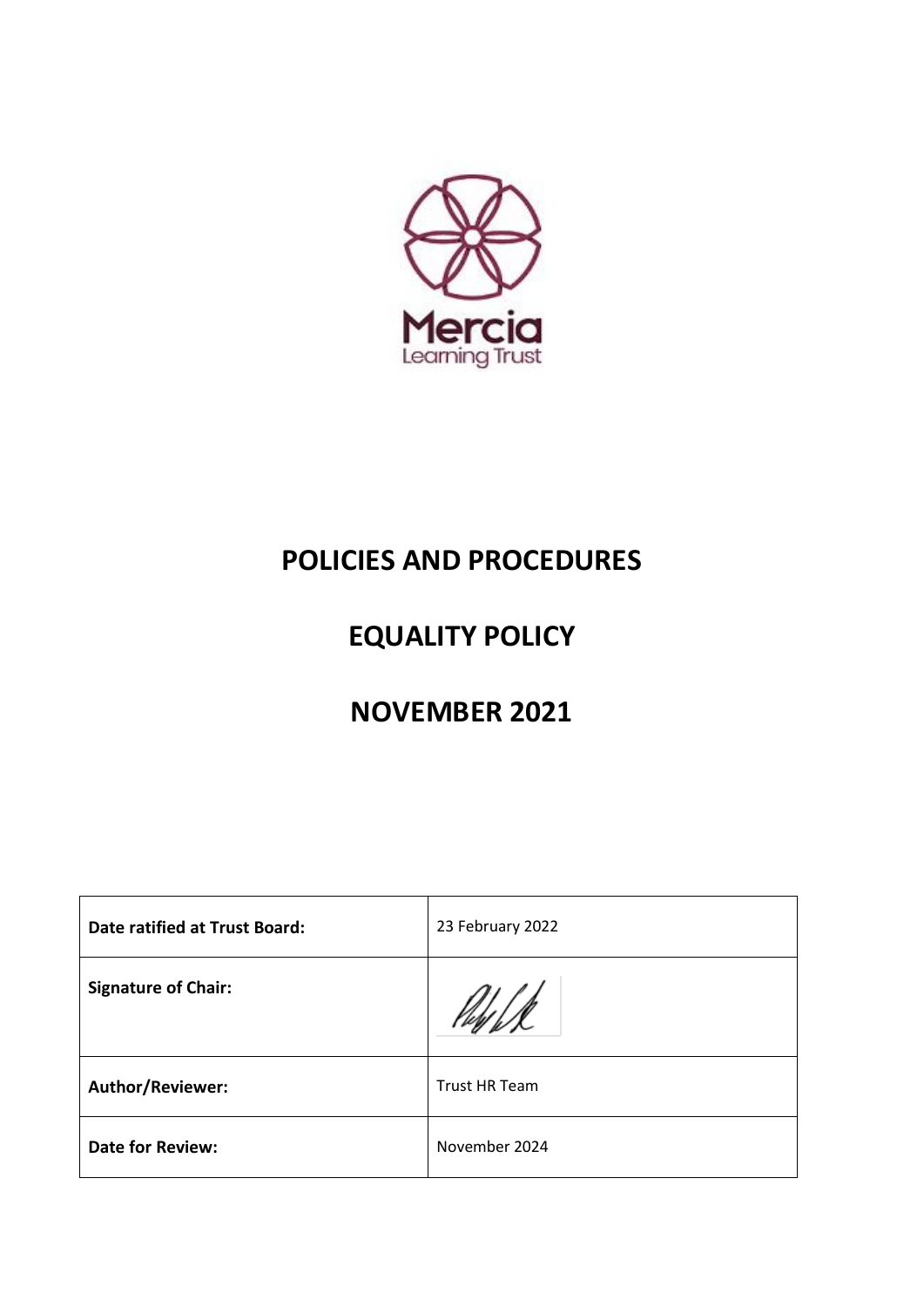# **DOCUMENT CONTROL**

Unless there are legislative or regulatory changes in the interim, this Policy will be reviewed every 3 years. Should no substantive changes be required at that point, the policy will move to the next review cycle.

| <b>First Issue</b>       | November 2021                                                                                                                                                                                                                                                                                                                                                           |  |
|--------------------------|-------------------------------------------------------------------------------------------------------------------------------------------------------------------------------------------------------------------------------------------------------------------------------------------------------------------------------------------------------------------------|--|
| Originator               | CEO/HR                                                                                                                                                                                                                                                                                                                                                                  |  |
| <b>Linked Policies</b>   | <b>SEN Policy</b><br>$\bullet$<br><b>Admissions Policy</b><br>$\bullet$<br>Anti-bullying Policy<br><b>Behaviour Policy</b><br>Students with medical needs policy<br>$\bullet$<br>Accessibility plans (for each school)<br>$\bullet$<br><b>Recruitment and Selection Policy</b><br>$\bullet$<br><b>Disciplinary Policy</b><br>$\bullet$<br>Grievance Policy<br>$\bullet$ |  |
| <b>Target Audience</b>   | All stakeholders in MLT                                                                                                                                                                                                                                                                                                                                                 |  |
| <b>Dissemination via</b> | <b>Email and Trust Websites</b>                                                                                                                                                                                                                                                                                                                                         |  |

| <b>Version</b> | Date | Reviewer   Changes |  |
|----------------|------|--------------------|--|
|                |      |                    |  |
|                |      |                    |  |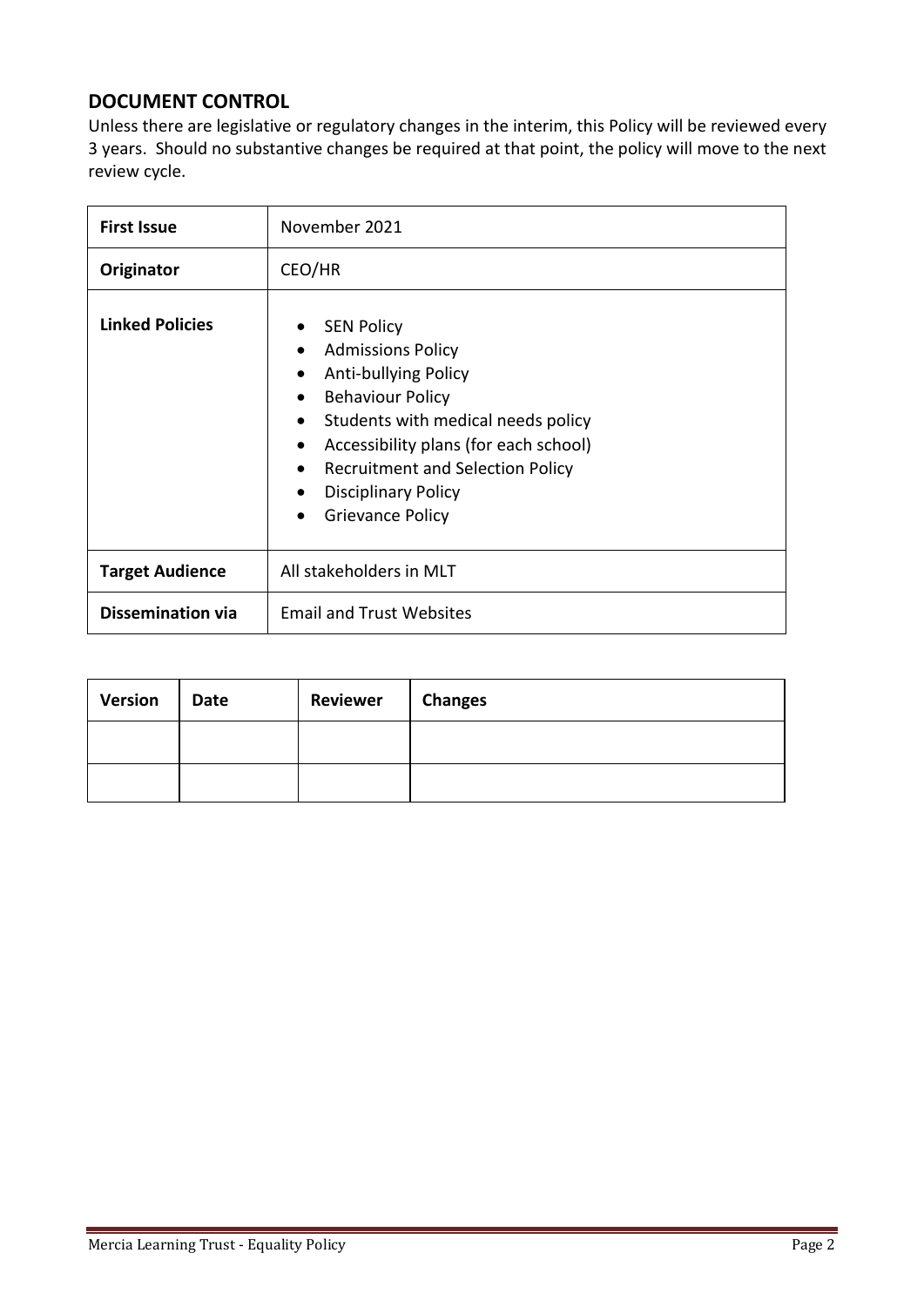# **1 Introduction**

- 1.1 Mercia Learning Trust is committed to developing, maintaining, and supporting a culture of equality and diversity across all aspects of the Trust's work. The Trust aims to ensure equality of opportunity for all staff, students and stakeholders in an environment in which all individuals are recognised as being of equal value and are able to make best use of their skills through equality of opportunity.
- 1.2 Mercia Learning Trust has a strong moral purpose to do what is best for children and families which underpins our ethos. We believe that all children, regardless of race, sex, class, gender, religion, sexual orientation or disability should have high aspirations and that the Trust's task is to help them all achieve their potential. In order to achieve this, we will ensure that all areas of the curriculum are suitably resourced in ways that reflect the range of cultures are committed to the delivery of high-quality education by excellent staff, in a caring, supportive learning environment.
- 1.3 Similarly, we shall encourage parents to share their children's experiences and to offer their own as an aid and encouragement to learning. We will confront and discuss racist and sexist language or conduct; and through the positive enforcement of our behaviour policy we will do our best to ensure that all individuals in the Academy, including visitors, feel safe and are treated with consideration when they are amongst us.
- 1.4 We believe that this policy should be a working document that is fit for purpose, represents our ethos, enables consistency and quality across the Trust and our schools.
- 1.5 The co-operation of all employees is essential for the success of this policy. Behaviour or action against the spirit on which this policy is based, will be considered a serious disciplinary matter and may lead to dismissal.

# **2 Purpose**

- 2.1 The purpose of this policy is to define Mercia Learning Trust's commitment to equality in everything that we do.
- 2.2 We are committed to equality in both employment and education provision. We recognise the diverse nature of our locations and services, and aim to ensure that students, parents, governors, employees, contractors, partners, directors, clients and those who may potentially join the trust community, are treated fairly, and with dignity and respect.
- 2.3 Every possible step will be considered in the aim to ensure individuals are treated fairly and decisions are based on objective criteria.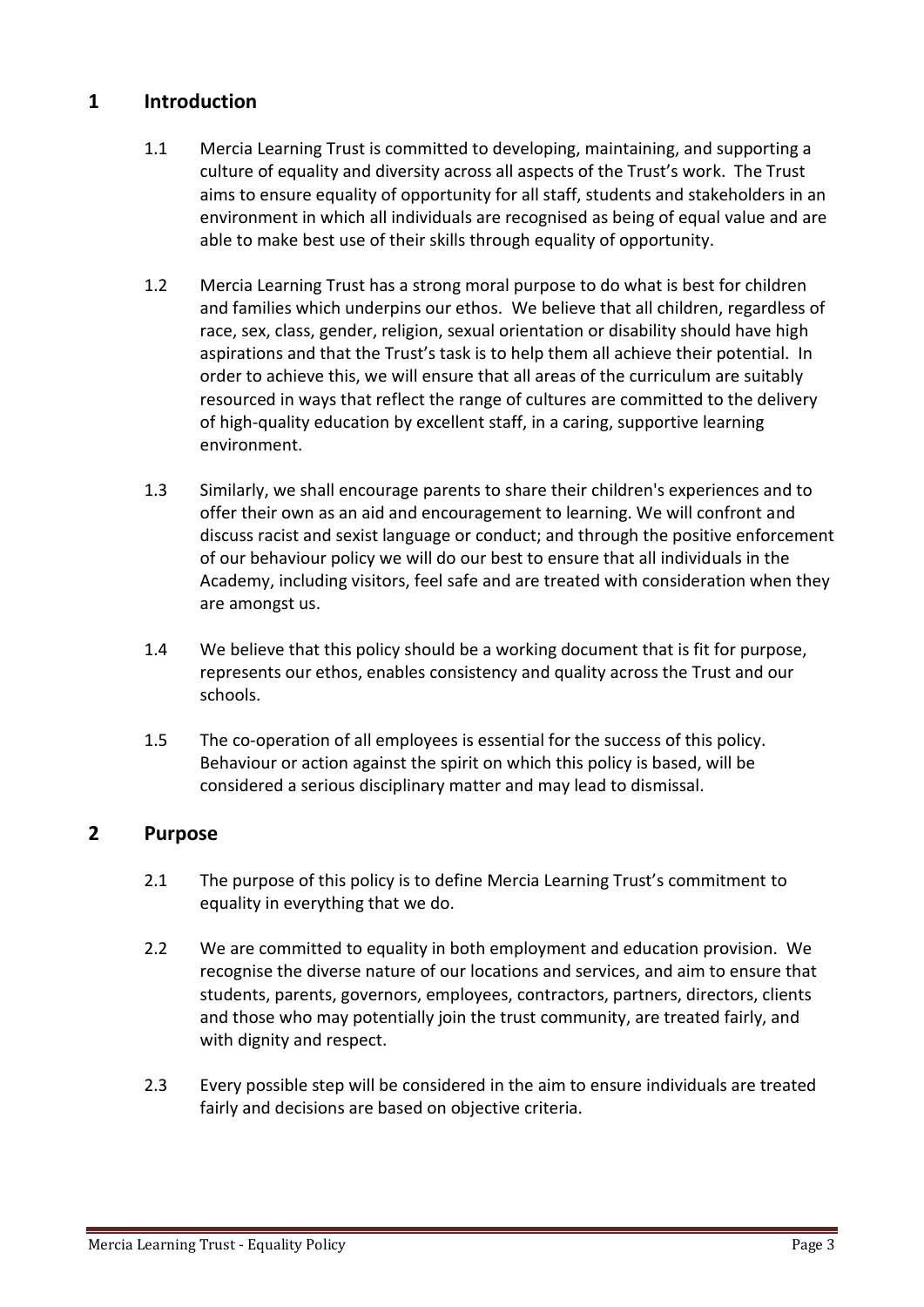- 2.4 The Trust opposes all forms of discrimination and it is our policy and ethos to promote equality to all, irrespective of:
	- **Age -** applies to a school as an employer, but not with regard to the treatment of pupils and prospective pupils
	- **Disability** a person who has a physical or mental impairment which has a substantial and long-term effect on his/her ability to carry out normal day to day activities
	- **Race** this encompasses colour, nationality, and ethnic or national origins
	- **Gender reassignment** a person who proposes to, starts or has completed a process to change his/her gender. This does not have to be under medical supervision
	- **Marriage and civil partnership**
	- **Maternity and pregnancy** pregnancy related illness must not be considered when considering a woman's employment
	- **Religion or belief** this covers all faith with a structure and belief system which has weighty and substantial influence on human life and behaviour. Those of no faith are also covered.
	- **Sex** both men and women are protected under the Act
	- **Sexual orientation** the Act protects bisexual, gay, heterosexual and lesbian people
	- **Domestic circumstances**  including carer responsibilities
	- **Trade union membership**
- 2.5 The Trust undertakes not to discriminate unlawfully, or treat people less favourably, on the grounds of any Protected Characteristics defined by the Equality Act 2010 (and any future amendments to the Act), or any other ground that cannot be justified.
- 2.6 The Trust recognises that it is also unlawful to discriminate by association or perception, e.g. treating a student unfairly based on the Protected Characteristics of their parents or other family members.
- 2.7 The Equality Act makes it unlawful to treat someone differently, either through direct and indirect discrimination, harassment, and victimisation and by failing to make a reasonable adjustment for a disabled person. This policy recognises the four types of unlawful behaviour (see definitions in Appendix 1).
- 2.9 All forms of discrimination by any person within the school will be treated seriously. A careful note of such incidents will be made, whether they take place in the school grounds, corridors or teaching areas. It will always be made clear to offending individuals that such behaviour is unacceptable. Racist symbols, political symbols or other biased and/or offensive insignia are forbidden in Trust schools. The display of such materials is regarded as discriminatory behaviour. Discriminatory behaviour of any kind will lead to the involvement of parents and sanctions.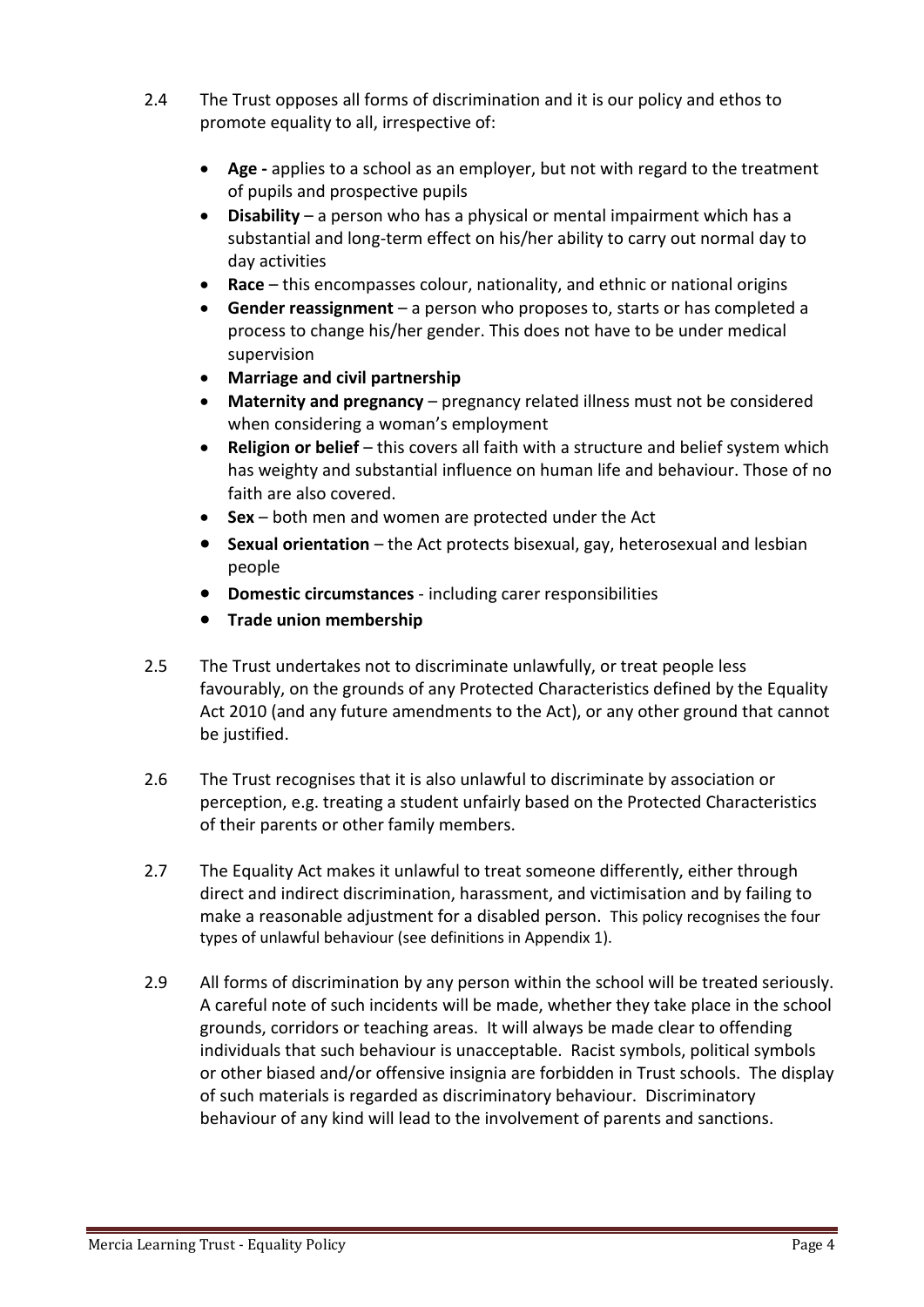# **3 Legislation**

- 3.1 This policy is underpinned by the Equality Act 2010 ("The Act") including (Specific Duties and Public Authorities) Regulations 2017 and relates to the following legislation:
	- Human Rights Act 1998
	- The Education (School Performance Information) (England) Regulations 2001
	- Gender Recognition Act 2004
	- Education Act 2011
	- School Admissions (Admission Arrangements and Co-ordination of Admission Arrangements) (England) Regulations 2012
	- Nationality and Immigration Act 2006
	- The Safeguarding Vulnerable Groups Act 2006

The Equality Act covers all aspects of school life such as the treatment of:

- pupils and prospective pupils
- parents and carers
- employees
- local community
- 3.2 The Trust recognises that the Act extends beyond the protected characteristics of an individual employee and has broader responsibilities to employees and situations that may be covered by the Act. For example, an employee with parental or caring responsibilities for a disabled dependent may have rights under the Act which the Trust, as their employer, would have to consider.

# **4 Public Sector Equality Duty (PSED)**

- 4.1 Under the Equality Act 2010 the Trust is required to meet the Public Sector Equality Duty (PSED) and have due regard to:
	- Eliminate discrimination, harassment, victimisation and other conduct that is prohibited by the Equality Act.
	- Advance equality of opportunity between people who share a protected characteristic and people who do not share it.
	- Foster good relations across all protected characteristics between people who share a protected characteristic and people who do not share it.
- 4.2 The following summary demonstrates how we comply and achieve our PSED objectives:
	- Through our curricula, we aim to educate pupils about the importance of the protected characteristics, equalities and the values of tolerance and respect.
	- We are aware of the requirements of the Equality Act 2010 that it is unlawful to discriminate, treat some people less fairly or put them at a disadvantage.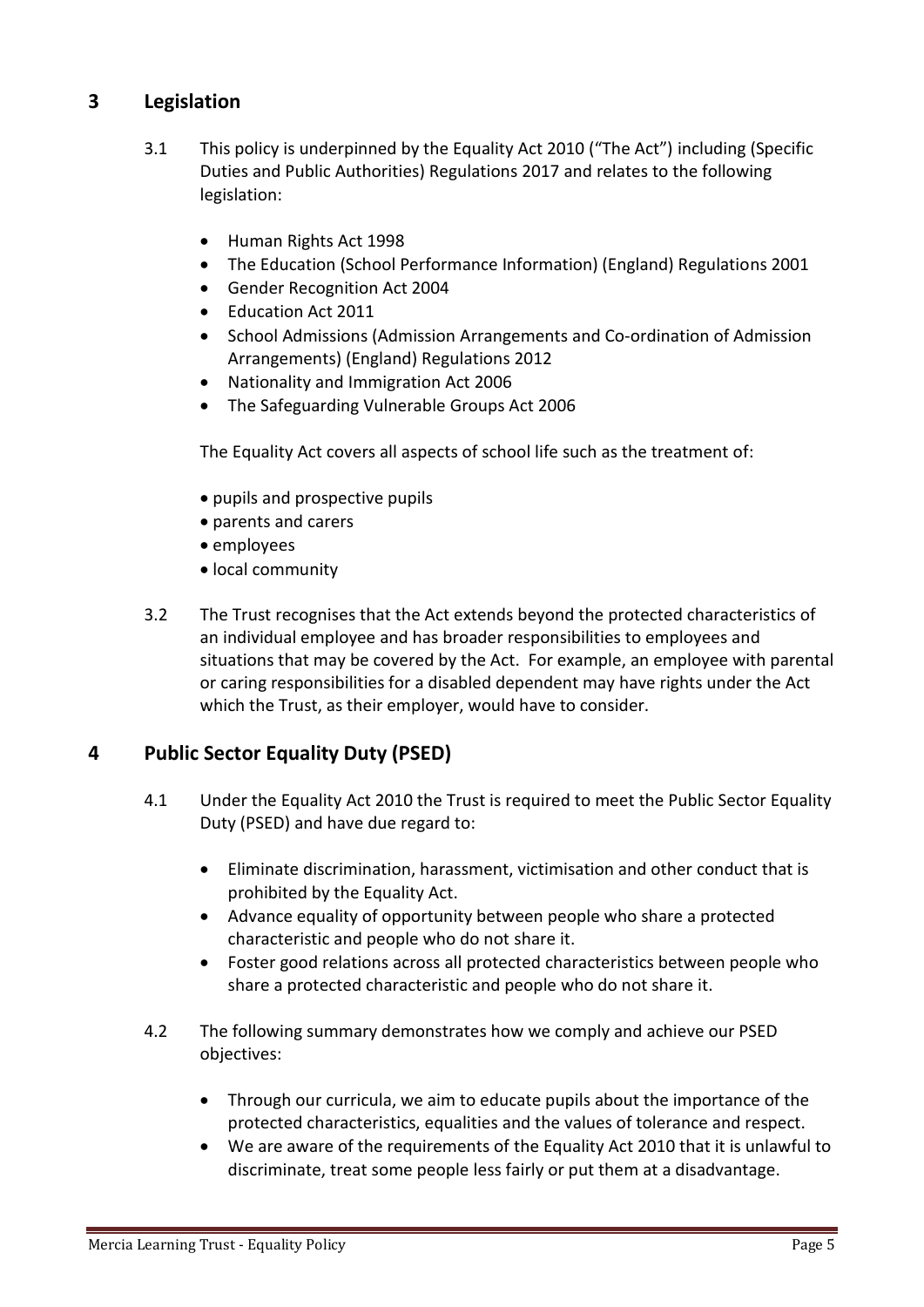- Our governors and trustees have been briefed on their legal responsibilities under the Equality Act 2010 and have also been involved in supporting the school to meet its public sector equality duty.
- We endeavour to keep an accurate record, when possible and appropriate, of the protected characteristics of our pupils and employees.
- Our schools have a behaviour policy that outlines our expectations of both pupils and staff in their interactions with each other, including our approach to tackling bullying, prejudice and discrimination.
- We deal promptly and effectively with all incidents and complaints of bullying and harassment
- We keep a record of all such incidents and notify those affected of what action we have taken.
- Our schools have a Special Educational Needs and Disabilities Policy that outlines the provision the school makes for pupils with special educational needs.
- Our complaints policy sets out the procedures through which we deal with any complaints
- We aim to observe and implement the principles of equal opportunities and non-discrimination in our employment practices.
- We pay due regard to safeguarding and protecting our pupils within our recruitment practices.
- We have procedures for addressing staff discipline, conduct and grievances.

# **5 Our Commitment**

## **5.1 Recruitment and Selection**

- 5.1.1 All recruitment will be carried out in accordance with the Trust's Recruitment and Selection Policy which is aimed at ensuring that the most suitable candidate is appointed fairly to the job.
- 5.1.2 All recruitment will be within the provisions of the Act, and applications will be monitored to report on recruitment activity, in line with the Act.
- 5.1.3 Our recruitment and selection practices comply with appropriate employment law legislation and will be amended to reflect any subsequent legislative changes.
- 5.1.4 Selection will be based on objective and job-related criteria and the successful candidate will be chosen on his/her merits and abilities.
- 5.1.5 Applicants will be asked to complete a Diversity, Equality and Inclusion form as part of their application. This information will be separated from the application form and will be used for monitoring purposes only and will play no part in the selection process.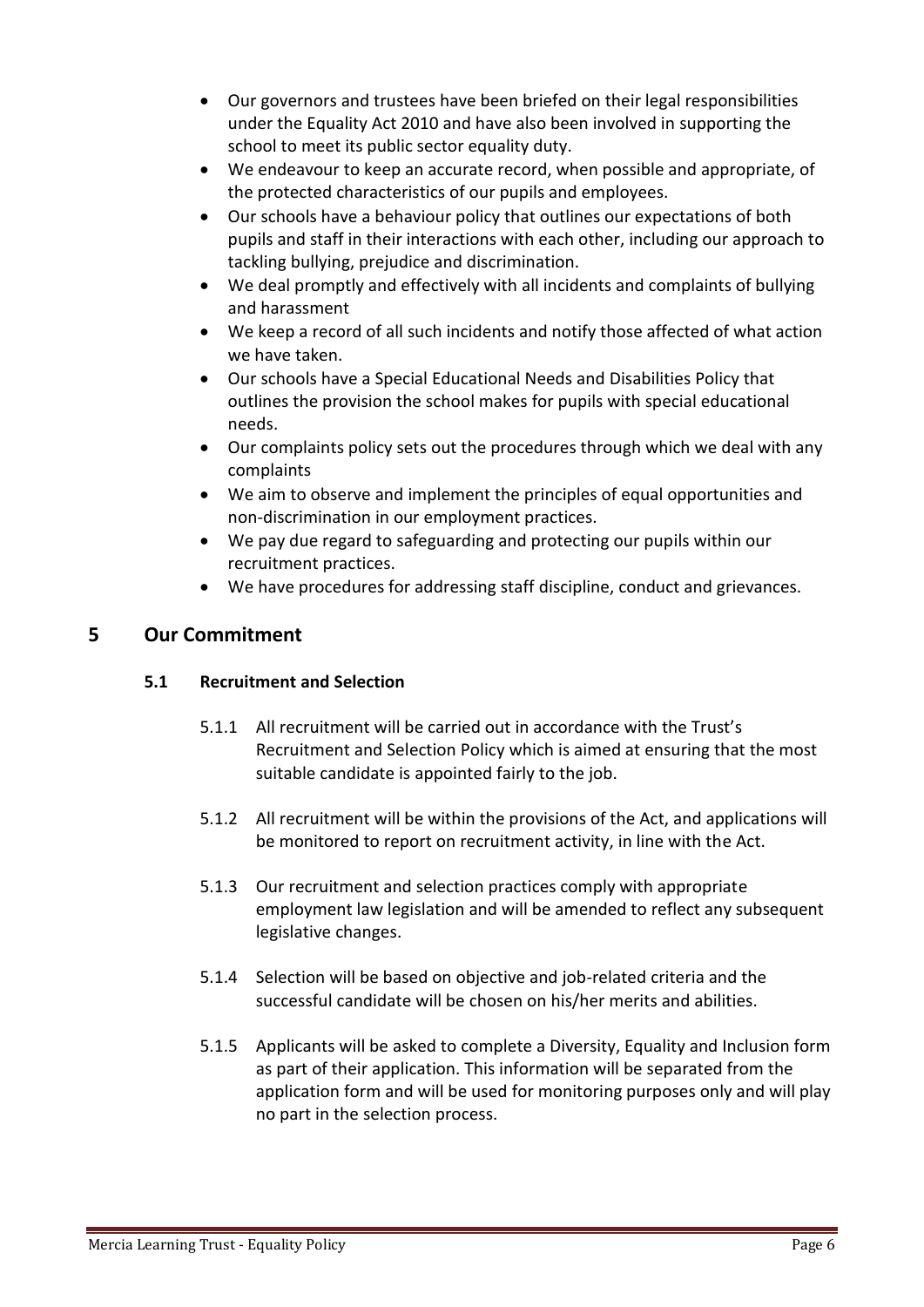- 5.1.6 The Trust will put in place arrangements to determine which vacancies must be advertised both internally and externally simultaneously. It is anticipated that senior posts would always be advertised externally. Steps will be taken to ensure that knowledge of vacancies reaches underrepresented groups internally and, where appropriate, externally. All vacancy advertisements will include a short statement on equal opportunities.
- 5.1.7 We will make every effort in creating equality of opportunity for employees, ensuring these are accessible and fair to all. Where necessary we will implement reasonable adjustments or additional support, to ensure equality of access to the working environment and opportunity to undertake the job role successfully.

## **5.2 Employment**

- 5.2.1 In order to comply with the provisions of the Nationality and Immigration Act 2006, we will take steps to ensure all staff are eligible to work in the United Kingdom. Successful candidates will be asked to produce original documents before a confirmed offer of employment is provided.
- 5.2.2 In order to protect the welfare of the students in our care, we will ensure safe recruitment practices are followed. As such all employees, agency workers, contractors, volunteers, casual and supply staff will be required to provide relevant information for the Trust's Single Central Record to confirm their suitability to work with children.
- 5.2.3 HR Policies and procedures will be reviewed regularly to improve, adapt or amend current practices to promote equality of opportunities. All HR and employment policies will be applied consistently and fairly and refer to the provisions of The Act. In addition, employees have access to a range of policies which aim to support and encourage flexibility and diversity in our workplaces.

#### **5.3 Students**

- 5.3.1 The Trust will ensure that its students are provided with appropriate support to recognise their individual needs. This includes protection under the Act extending the reasonable adjustment duty to require schools to provide auxiliary aids and services to disabled students.
- 5.3.2 Protection under The Act is extended to students who are pregnant, have recently given birth or are undergoing gender reassignment.
- 5.3.3 All policies relating to the provision of education, the curriculum, behaviour for learning, attendance, exclusion, medical treatment and safeguarding policies should consider the provisions and duties of the Act.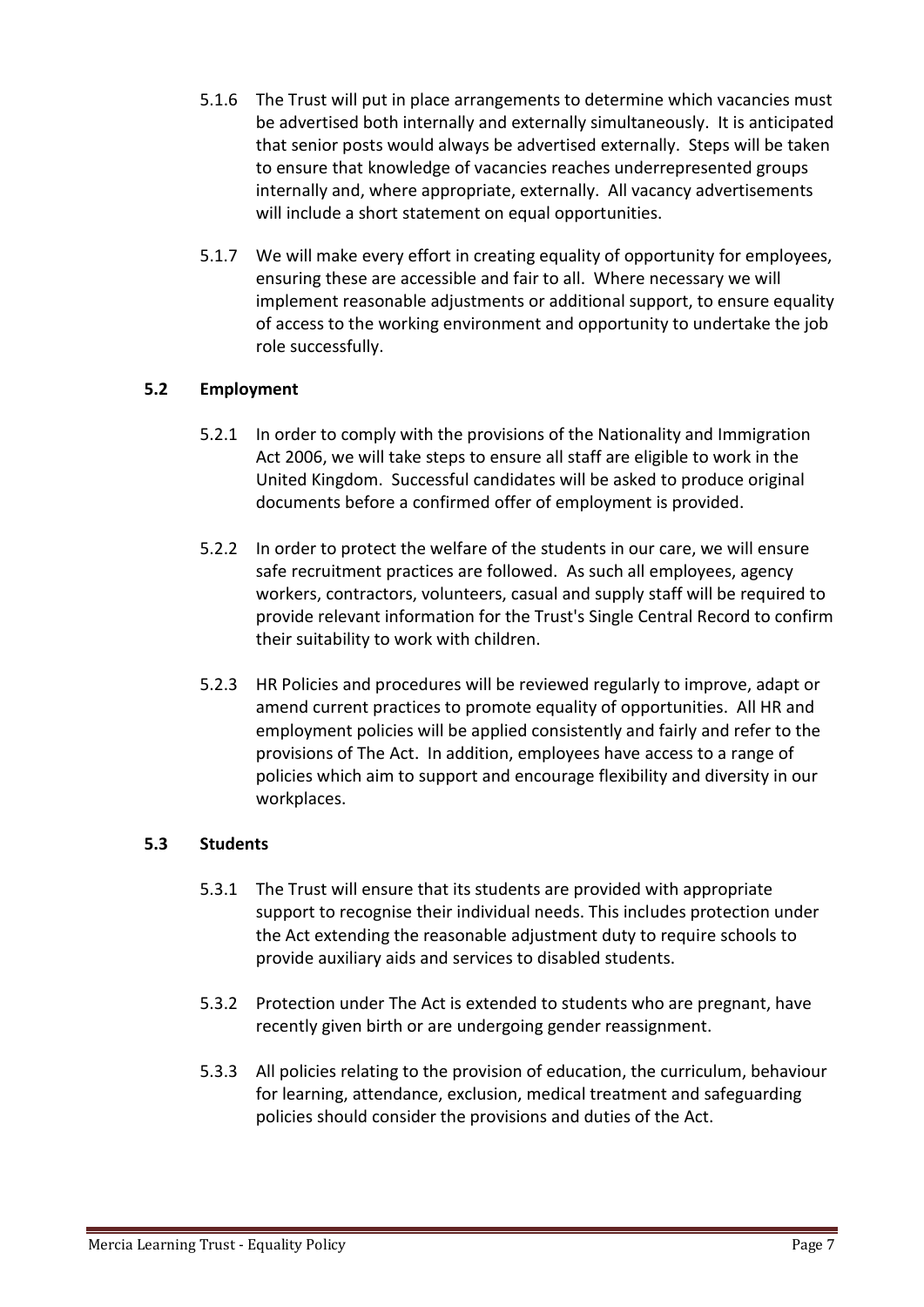## **5.4 Contractors and Service Providers**

- 5.4.1 Across the Trust we will ensure that all service providers that are contracted to provide services to students, staff or visitors will comply with Equalities legislation.
- 5.4.2 Where services are deemed not to meet these standards, in relation to equal opportunities and fairness, contracts may be terminated.
- 5.4.3 Provisions will be made within Service Level Agreements between the Trust, or an individual school and service provider or contractor, that will ensure that services are made available, with due regard for fairness and equality.
- 5.4.4 We will take steps to ensure that contractors working at the school operate within the requirements of our Equality Statement.

# **6 Roles and Responsibilities**

In order to implement this policy, we shall:

- Communicate the policy to all staff through staff briefings and email
- Ensure the policy is used as a means of raising and discussing the issues covered in this policy on a periodic basic to ensure that all staff remain fully aware of their responsibilities in relation to equality and diversity
- Endeavour, through appropriate training, to ensure that it will not consciously or unconsciously discriminate in the selection or recruitment of applicants

| <b>School Community</b> | <b>Responsibility</b>                                                                                                                                                                |  |
|-------------------------|--------------------------------------------------------------------------------------------------------------------------------------------------------------------------------------|--|
| <b>Trust Board/CEO</b>  | The Board of Trustees and the Chief Executive Officer are<br>responsible for equalities at corporate level and will ensure:                                                          |  |
|                         | the Trust and its schools comply with the Equality Act<br>2010                                                                                                                       |  |
|                         | the equality policy and its procedures are followed                                                                                                                                  |  |
|                         | they are well informed about the policy and trained<br>where necessary                                                                                                               |  |
|                         | actions are taken to involve and engage the whole<br>$\bullet$                                                                                                                       |  |
|                         | Trust and its academies in identifying and                                                                                                                                           |  |
|                         | understanding equality barriers and in setting                                                                                                                                       |  |
|                         | objectives to address these                                                                                                                                                          |  |
| Headteachers            | Headteachers and Chairs of Governors have specific                                                                                                                                   |  |
|                         | responsibility for the effective implementation of this policy at                                                                                                                    |  |
|                         | school level.                                                                                                                                                                        |  |
|                         | Responsibilities are as above including:                                                                                                                                             |  |
|                         | Promoting key messages to staff, parents and pupils<br>about equality and what is expected of them and can<br>be expected from the school in carrying out its day-to-<br>day duties. |  |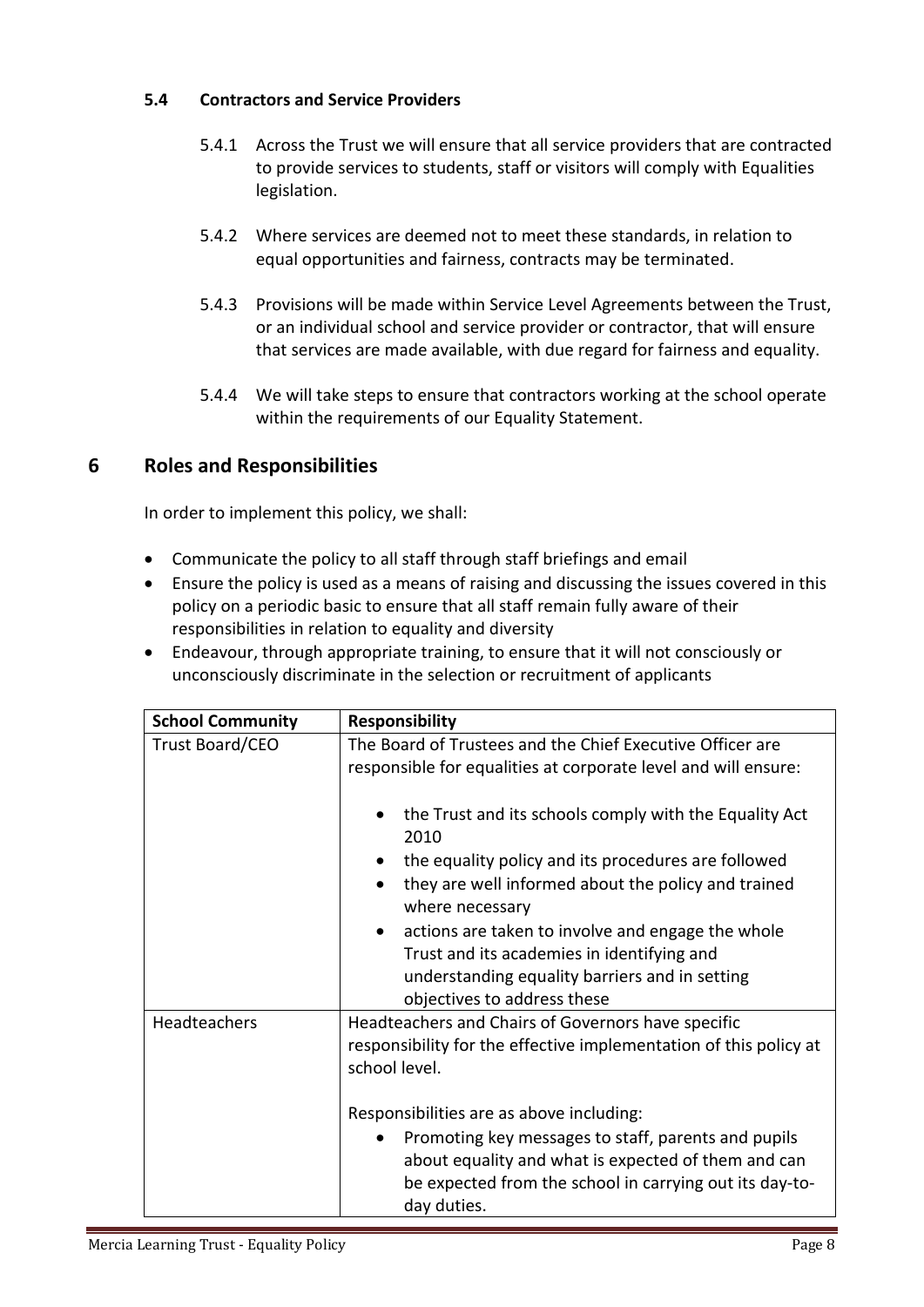|                   | Ensure that staff have appropriate skills to deliver<br>٠<br>equality, including pupil awareness.<br>Ensure that all staff are aware of their responsibility to<br>٠<br>record and report prejudice related incidents.<br>the equality policy is readily available and that all<br>$\bullet$<br>stakeholders can easily access it<br>appropriate action is taken in response to breaches of<br>the equality act<br>all staff and pupils with protected characteristics have<br>been identified |
|-------------------|------------------------------------------------------------------------------------------------------------------------------------------------------------------------------------------------------------------------------------------------------------------------------------------------------------------------------------------------------------------------------------------------------------------------------------------------------------------------------------------------|
| Senior Leadership | To support the Headteacher as above.                                                                                                                                                                                                                                                                                                                                                                                                                                                           |
| Teams             | Senior leaders are responsible for ensuring that appropriate<br>arrangements are put in place to monitor the performance of<br>potentially disadvantaged pupils. Measures would include:<br>identifying and investigating any patterns with regard                                                                                                                                                                                                                                             |
|                   | to exclusions and poor attendance in respect of<br>particular groups<br>monitoring differences in pupil attitudes to work and<br>towards each other, with a view to identifying any                                                                                                                                                                                                                                                                                                            |
|                   | significant patterns<br>addressing issues such as sexual or racial harassment,<br>bullying and hostile behaviour and ensuring that there<br>are effective procedures for reporting and responding<br>to such incidents                                                                                                                                                                                                                                                                         |
|                   | ensuring that the performance of different groups of<br>pupils is monitored and evaluated so that the particular<br>needs of different pupils are met; and                                                                                                                                                                                                                                                                                                                                     |
|                   | provide staff development to raise awareness of<br>differences in need and to promote strategies to raise<br>achievement in all pupils                                                                                                                                                                                                                                                                                                                                                         |
|                   | create an environment which affirms and supports<br>ethnic, cultural, religious and social diversity and<br>effectively promotes good personal, community and<br>race relations.                                                                                                                                                                                                                                                                                                               |
|                   | Ensure fair treatment and access to services and<br>opportunities. Ensure that all staff are aware of their<br>responsibility to record and report prejudice related<br>incidents.                                                                                                                                                                                                                                                                                                             |
| <b>Staff</b>      | We expect all employees to abide by the policy and help to                                                                                                                                                                                                                                                                                                                                                                                                                                     |
|                   | create an equality environment. All staff must ensure they:<br>comply with the content of this policy<br>recognise and deal with breaches of the equality act<br>promote equality for all<br>keep up to date with the provisions of The Act<br>are aware of their responsibility to record and report<br>prejudice related incidents                                                                                                                                                           |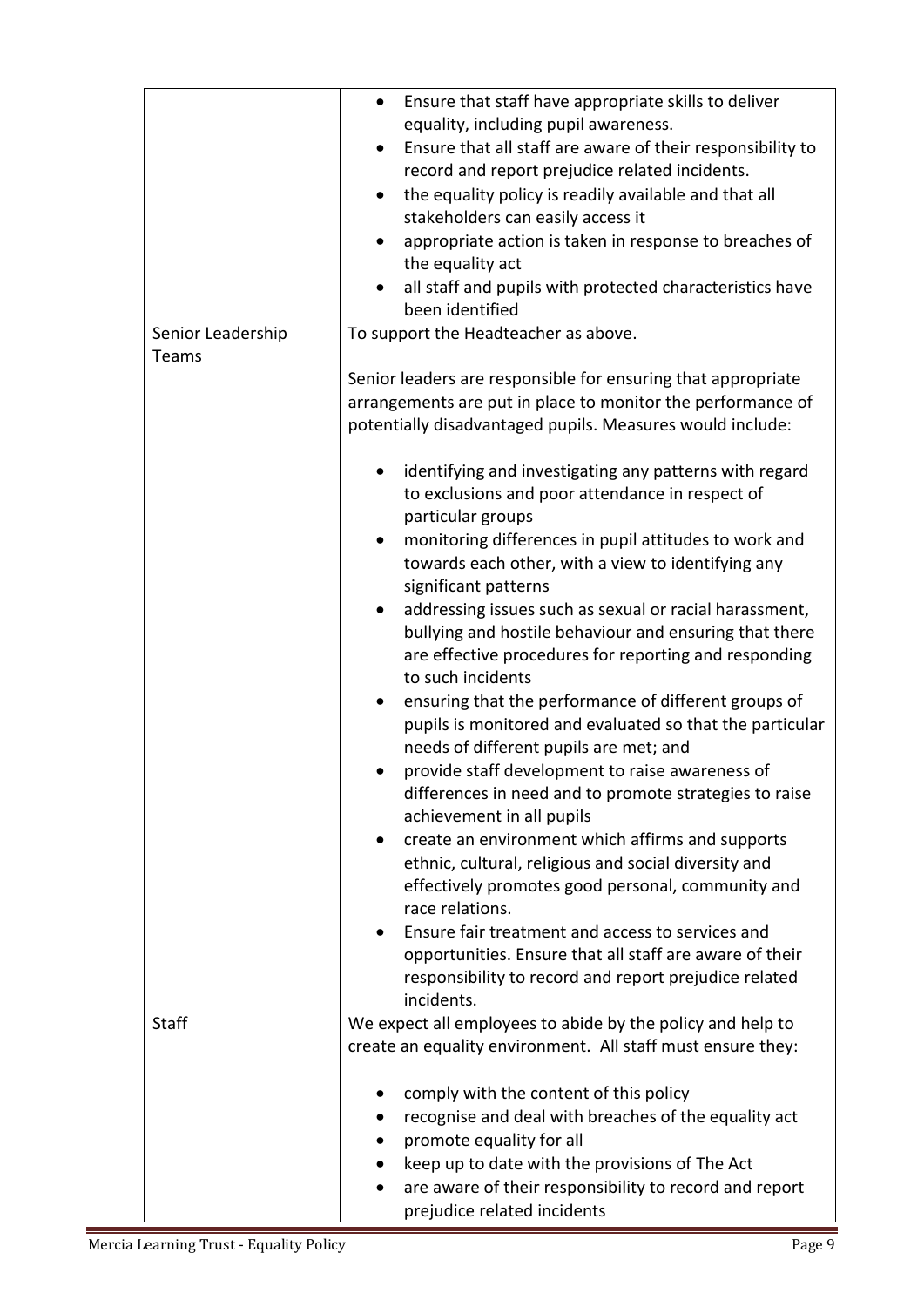|         | help in delivering the right outcomes for pupils<br>٠<br>uphold the Trust commitment made to pupils and<br>parents/carers on how they can be expected to be<br>treated                                                                                                                                                                                                                                                                                                                                                                                                                                                                                                                                                                                                           |
|---------|----------------------------------------------------------------------------------------------------------------------------------------------------------------------------------------------------------------------------------------------------------------------------------------------------------------------------------------------------------------------------------------------------------------------------------------------------------------------------------------------------------------------------------------------------------------------------------------------------------------------------------------------------------------------------------------------------------------------------------------------------------------------------------|
|         | <b>Teaching staff must</b><br>design and deliver an inclusive curriculum<br>ensure methods, language, questioning and classroom<br>management includes and engages all pupils<br>ensure suitable resources are chosen which motivate<br>and are sensitive to different groups, cultures and<br>backgrounds<br>ensure that stereotypes and what are thought to be<br>$\bullet$<br>stereotypical activities are effectively challenged<br>ensure they are aware of possible cultural assumptions<br>and bias within their own attitudes.                                                                                                                                                                                                                                           |
| Parents | Parents/carers must:<br>be aware of and comply with this policy<br>be encouraged to take an active role in the life of our<br>$\bullet$<br>schools, such as by attending parents/carers open<br>evenings, teacher consultations, class assemblies,<br>school concerts and events<br>be encouraged to take part in school surveys<br>ensure that their children attend school and engage in<br>their learning<br>report any prejudiced related incidents that may occur<br>take an active role in supporting and challenging the<br>$\bullet$<br>Trust and its schools to achieve the commitment given<br>to our communities in tackling inequality and achieving<br>equality of opportunity for all                                                                              |
| Pupils  | Pupils must:<br>support the school to achieve the commitment made to<br>tackling inequality be aware of and comply with this<br>policy<br>uphold the commitment made by the Headteacher on<br>$\bullet$<br>how pupils and parents/carers, staff and the wider<br>community can be expected to be treated; ensuring<br>that members of the Mercia community are not subject<br>to inequality<br>recognise that they have a role and responsibility to<br>promote equality, diversity, inclusion and good<br>community relations<br>treat others kindly and fairly without prejudice,<br>٠<br>discrimination or harassment<br>work to promote anti-bullying strategies<br>report any prejudiced related incidents that may occur<br>not use language which is abusive or offensive |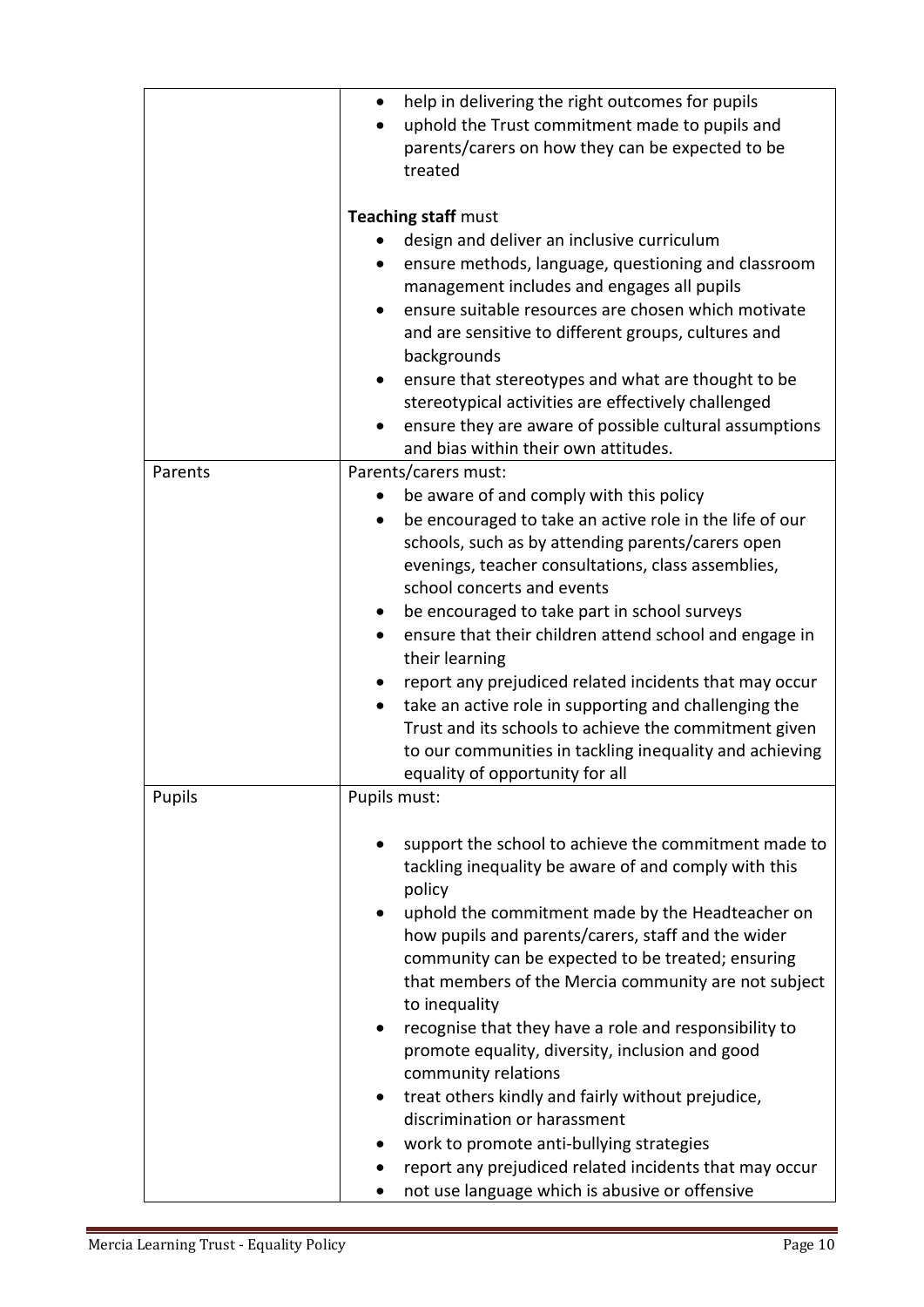# **7 Further Advice**

The Trust recognises that there is a wealth of information relevant to the provisions of the Equality Act 2010. Advice on this policy and more specific legal requirements and definitions is available via:

[www.gov.uk/government/publications/equality-act-guidance](http://www.gov.uk/government/publications/equality-act-guidance) [www.gov.uk/government/publications/equality-act-2010-advice-for-schools](http://www.gov.uk/government/publications/equality-act-2010-advice-for-schools) [www.equalityhumanrights.com](http://www.equalityhumanrights.com/)

## **8 Complaints**

- 8.1 The Trust will take seriously all complaints of unlawful (or potentially unlawful) discrimination.
- 8.2 Any complaints will be investigated in accordance with the grievance, dignity at work or complaints policy, whichever is appropriate.
- 8.3 Any breaches of the policy should be reported in the first instance to the Headteacher at school level and CEO at Mercia Learning Trust, who will carry out a full investigation or delegate this to another designated member of staff.

## **9 Monitoring, Evaluation and Review**

- 9.1 The Trust will analyse the profile of its current workforce, job applicants and appointments to assist the effectiveness of the policy.
- 9.2 The Trust will review this policy at least every two years but no later than four years from publication and assess its implementation and effectiveness.
- 9.3 The policy will be promoted and published throughout our schools.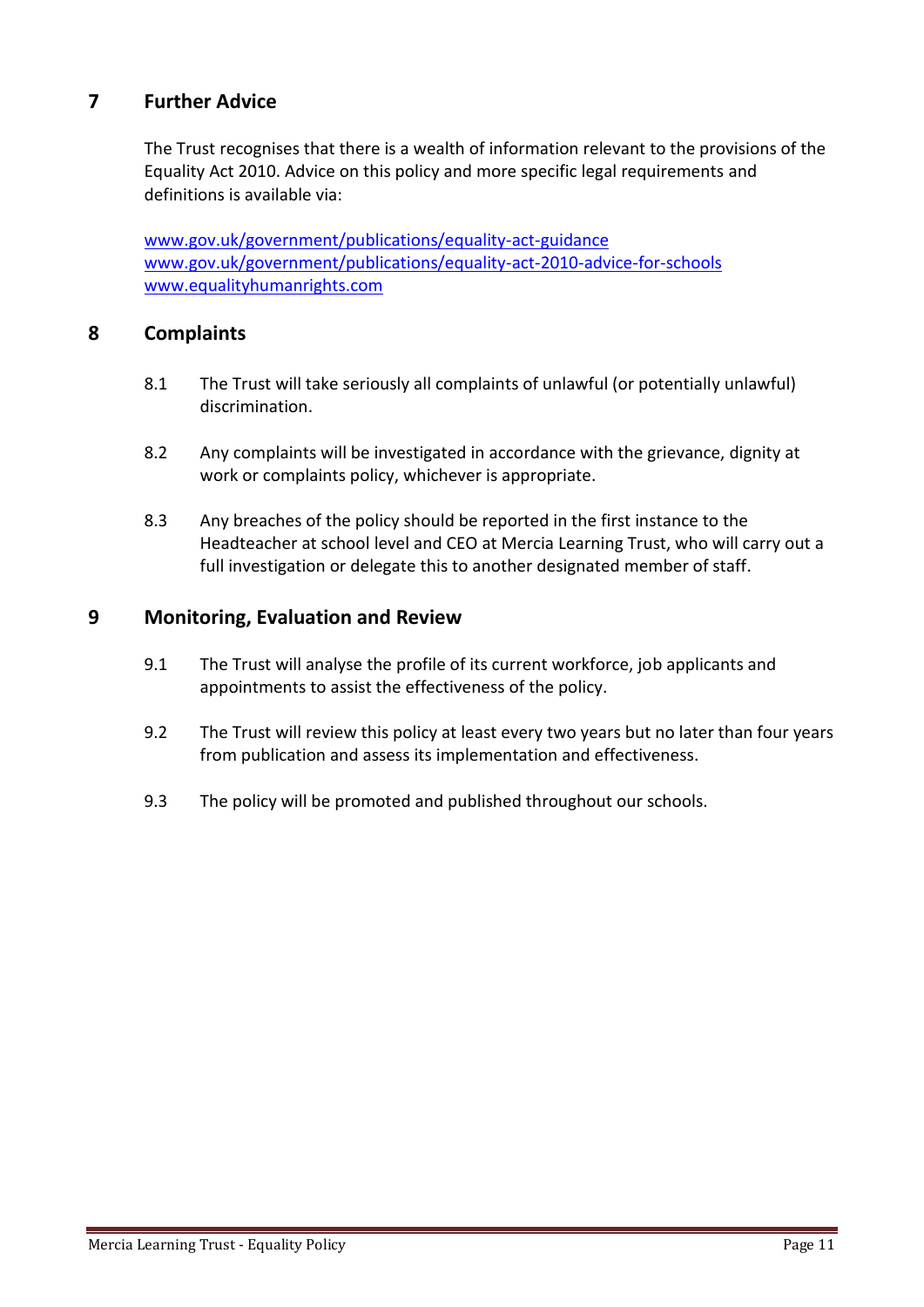Types of discrimination:

- **Direct discrimination** someone is treated less favourably than another person because of a protected characteristic
- **Discrimination by association** direct discrimination against someone because they associate with another person who possesses a protected characteristic
- **Discrimination by perception** direct discrimination against someone because others think they possess a particular protected characteristic
- **Indirect discrimination** resulting from a rule or policy that applies to everyone but disadvantages a particular protected characteristic
- **Harassment** behaviour that is offensive to others even if it is not directly aimed at them
- **Harassment by a third party** the Trust are potentially liable for harassment of those in our Trust and academies made by people we do not employ
- **Victimisation** someone is treated badly, made or supported a complaint under the Equality Act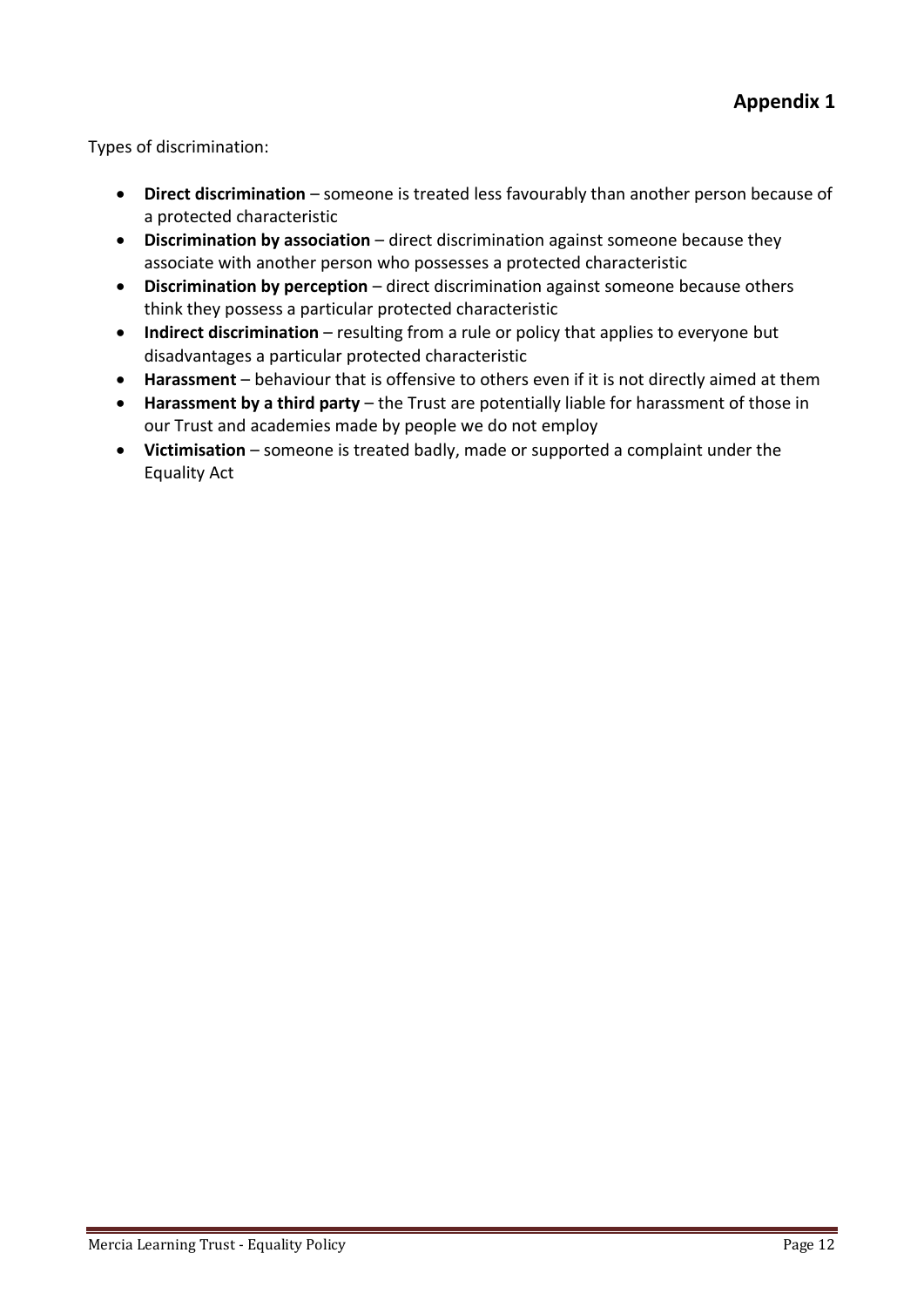# **Equality Objectives**

Our equality objectives are based on our analysis of data and other information. They focus on those areas where we have agreed to take action to improve equality and opportunity. Mercia Learning Trust has set out the following equality objectives for the next three years. All of these objectives and actions to achieve them are detailed in school and Trust improvement plans.

#### **In relation to Achievement:**

- We are committed to improving the attainment of vulnerable groups of students, including students with Special Educational Needs, students with disabilities and those entitled to Free School Meals so that the gap between their attainment and that of other students is narrowed.
- We will aim to raise aspirations among children and young people, their parents and communities and raise awareness of career and higher education opportunities, to challenge stereotypes.

#### **In relation to Teaching and Learning:**

- We will ensure that our curriculum (including our programme of enrichment and extracurricular activities) actively is broad and balanced and provides opportunities for all students and promotes understanding between different groups of people, cultures and societies.
- Our curriculum will include an element of PHSE education that tackles stereotypes and challenges student's perceptions.

## **In relation to Behaviour and Safety:**

- We will maintain a rigorous anti-bullying stance so that all students and staff, including those with protected characteristics, are protected from harassment and discrimination of all kinds
- We will ensure the promotion of British Values through our personal development curriculum. This will support and develop our students into responsible citizens of the future.
- Our behaviour policies will outline how we will deal with students who use discriminatory homophobic or otherwise offensive language.

#### **In relation to Leadership and Management:**

- We will demonstrate our commitment to equality and diversity through consistent application of our policies and procedures
- We will ensure that our systems for recruiting, retaining and managing staff (and potential applicants) support all those in groups protected by the Equalities Act
- We will undertake equality assessments of all new and existing policies and procedures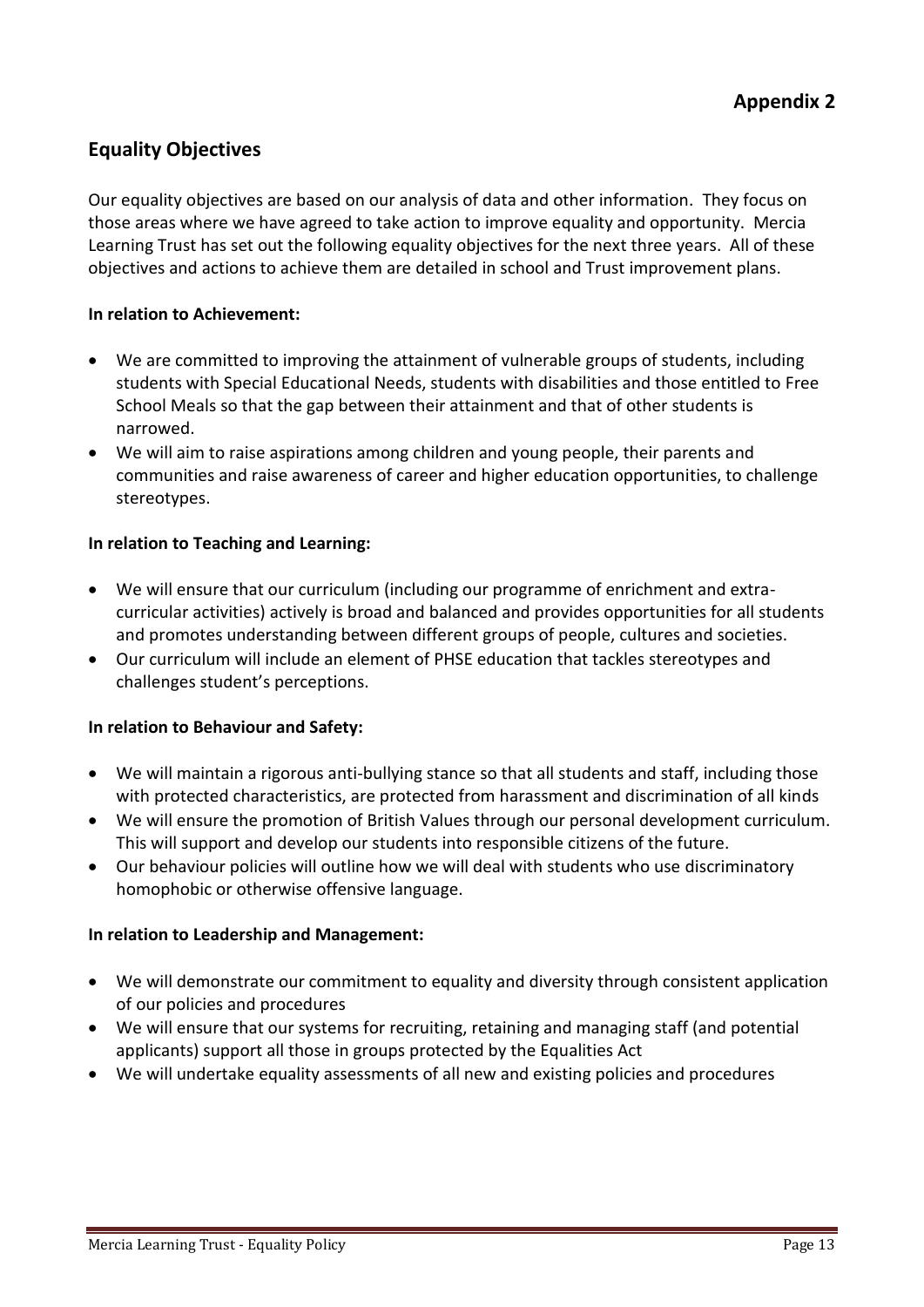## **How we will consult and engage our stakeholders with regard to our PSED:**

We aim to engage and consult with our stakeholders (including parents, students, governor's staff and local communities) so we can develop our awareness and review the impact of our policies and equality objectives.

Examples of our engagement and consultation include:

- Student surveys, 'Student Voice' forums and school council structures
- Student school leader programmes
- Staff surveys
- Parents forum
- Parent and Community governors
- Open events/Parents Evenings/SLG 'drop in' sessions
- School magazines and other communication channels.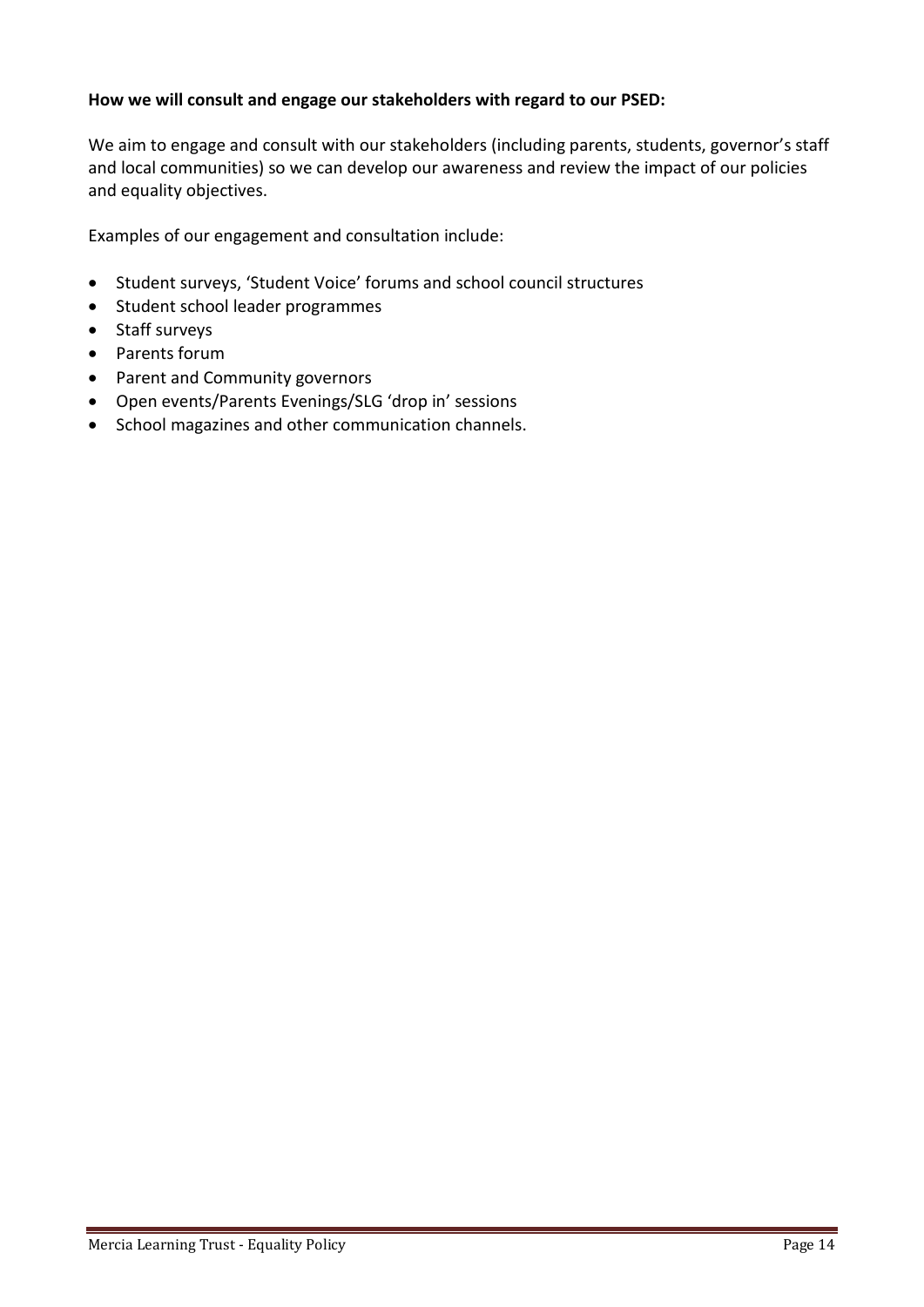We have reviewed how we currently perform as a Trust in the context of the requirements of the General Duty and the Protected Characteristics. The summary below gives you more information on each of the nine protected characteristics.

In collating the equality information, we have:

- Identified evidence already in school of policies and practice and identified gaps
- Explored how we engage with protected characteristics
- Analysed our effectiveness in terms of equality

#### **Age**

- Mercia Learning Trust is committed to a policy of equal opportunities throughout its dealings with applicants and employees. Our aim is that potential and actual employees, along with the individuals that we represent, are treated fairly on the basis of merit and ability regardless of age, disability, family responsibilities, gender, HIV status, marital status, nationality, race, religious or political views or affiliations, sexual orientation or socio-economic background.
- Our new staff training programmes ensure all staff have effective CPD opportunities including Schools Direct trainees and other colleagues.
- Trust Leadership Team views succession planning as instrumental to the success of all its schools. This is evident through CPD opportunities available to all.

## **Disability**

- School SENCo's ensure the diversity of students' learning needs are met
- School curriculums include activities designed to increase pupils' awareness of disability issues and to promote disability issues positively through PSHE lessons and assemblies.
- We have a small number of staff who have declared a disability. We are mindful that staff can be reluctant to declare a disability and encourage staff to tell us about their condition so that we can support them as appropriate..
- Where necessary, we will implement reasonable adjustments or additional support to help overcome or minimise difficulties to ensure equality of access to an education and suitable learning and working environment.

## **Gender reassignment**

• All of our policies are based on advice/guidance from HR and other professionals

#### **Marriage and civil partnership**

• All of our policies are based on advice/guidance from HR and other professionals

#### **Pregnancy and Maternity**

- All of our policies are based on advice/guidance from HR and other professionals
- We remind students to move safely around school and assess all risks

#### **Race**

- We have a diverse cohort of students from a variety of ethnic backgrounds
- Assessments for all EAL students, with a particular focus on new arrivals that join us mid-year, are in place in all schools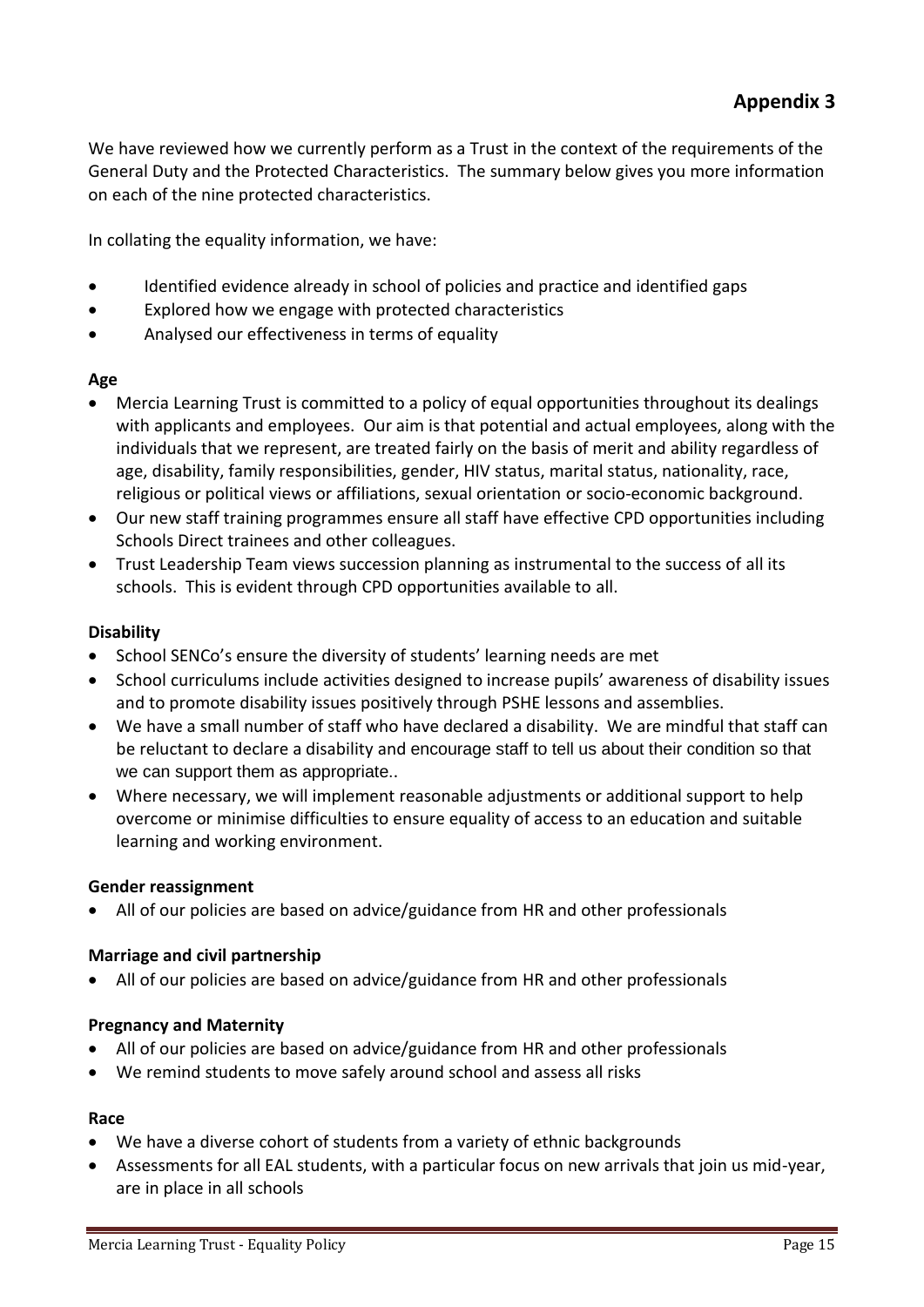- All CPD has a focus on inclusion and closing the gap
- All schools have achievement for all high on their agenda. Ensuring teaching and learning is culturally and contextually relevant is an on-going priority for the Trust. We carefully analyse pupil achievement with regard to different cohorts (including vulnerable groups), and develop action points for the school accordingly

#### **Religion or belief**

- All students learn about world faiths
- Our curriculum is inclusive for all faiths
- Our primary school children have an opportunity to make visits to different places of worship
- Prayer room facilitates are available in some schools to address the needs of different faiths and there is opportunity for prayer and reflection for students and staff

#### **Gender**

- Our staffing is mixed with a balance of males and females in teaching and support roles
- Senior Leadership teams consist of female and male staff
- Our local governing bodies are gender representative
- Our Trust Board is gender representative
- Within our schools, where possible and practical, we support flexible working, and we have developed policies and procedures to support this process
- We carefully analyse pupil achievement with regard to gender and develop action points for the Trust/Schools accordingly.

#### **Sexual orientation**

- Though we do not collect or retain information in this regard, all of our policies are based on advice/guidance from our HR Director and any member of the school or Governing Body would be supported as necessary
- Schools record all incidents of homophobic bullying and has a robust and immediate response to all forms of bullying

## **Cohesion**

- The Trust has well-developed links with both Sheffield HEIs and local businesses
- The Trust and its schools work collaboratively with a range of local businesses to enhance the curriculum
- We use PSHE and assemblies as an approach to tackle bullying, and to enable pupils to recognise and manage their own and other pupils' emotions and feelings
- Regular Progress and pastoral meetings ensure that the educational and SMSC aspects of learners' needs is frequently monitored and acted upon
- The Mercia Learning Trust Mission, along with each individual school mission, reflects that we understand the evolving profile of learners and ensures the curriculum is fit for purpose for all our learner's providing depth and breadth of opportunity

## **Inclusion**

- We carefully analyse pupil achievement regarding a number of vulnerable groupings within our schools and develop action points for the school accordingly
- School inclusion teams are highly skilled and experienced at instigating multi-agency networks so that the most effective teams around the child are identified